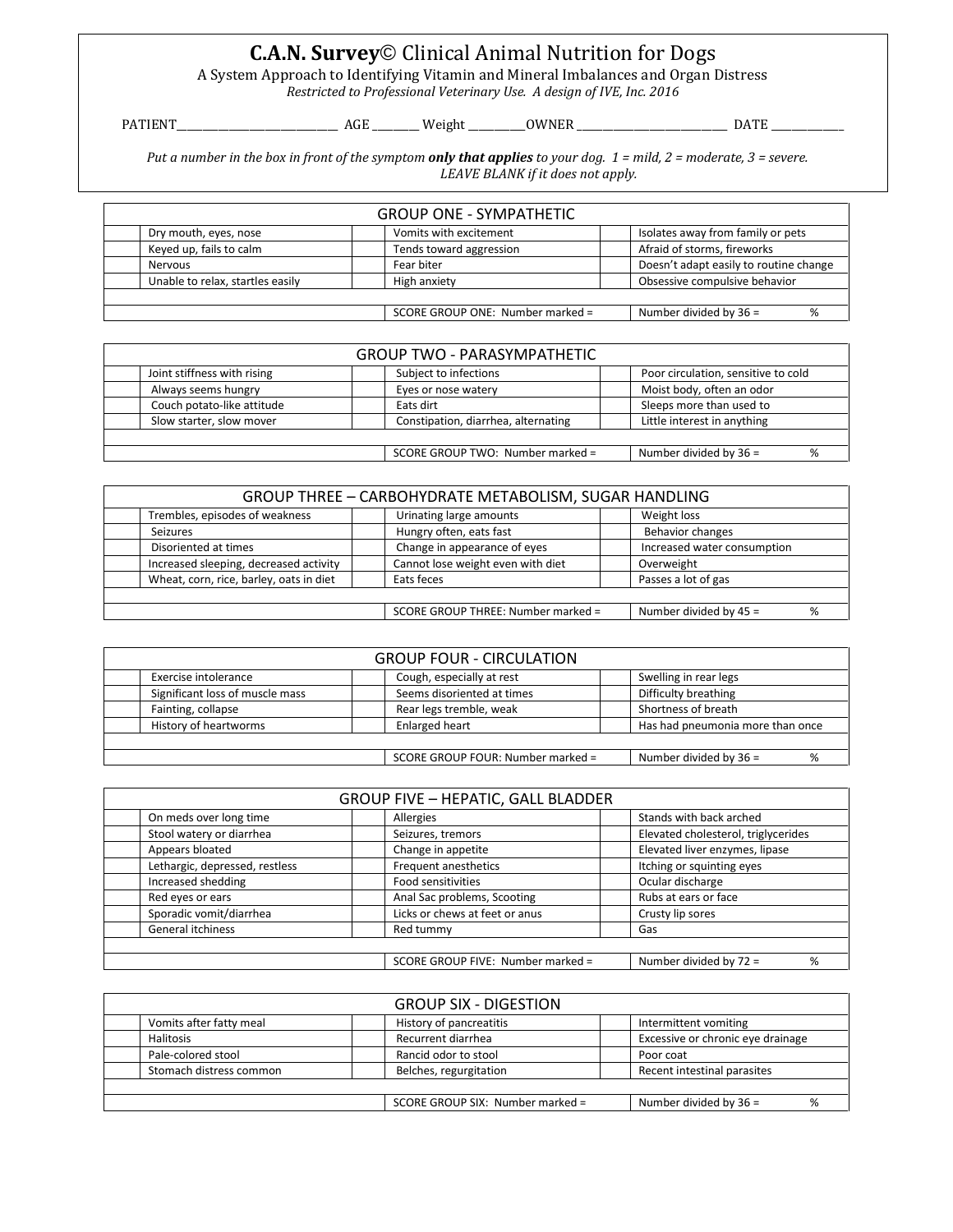| GROUP SEVEN - A - Thyroid Glands                                      |                              |                           |  |  |  |
|-----------------------------------------------------------------------|------------------------------|---------------------------|--|--|--|
| Increased shedding                                                    | Oily, greasy coat, body odor | Depression, mentally dull |  |  |  |
| Thinning, sparse coat, bald spots                                     | Weak pulse                   | Exercise intolerant       |  |  |  |
| Warts                                                                 | Elevated blood cholesterol   | Back/neck problems        |  |  |  |
| Dry, scaly skin                                                       | Fatty tumors                 | Increased pigment to skin |  |  |  |
| Obese or can't lose weight                                            | Stiff gait                   | Weak knee ligaments       |  |  |  |
|                                                                       |                              |                           |  |  |  |
| Number divided by $45 =$<br>SCORE GROUP SEVEN A: Number marked =<br>% |                              |                           |  |  |  |

| GROUP SEVEN - B - Pituitary Gland                                                                        |                                                                  |  |                                       |  |                       |
|----------------------------------------------------------------------------------------------------------|------------------------------------------------------------------|--|---------------------------------------|--|-----------------------|
| Weight gain around rear end, fat pads<br>Abnormal heat cycles of intact females<br><b>Failing memory</b> |                                                                  |  |                                       |  |                       |
|                                                                                                          | Abnormal thirst                                                  |  | Neutered male retains sexual activity |  | Pigment spots to skin |
|                                                                                                          |                                                                  |  |                                       |  |                       |
|                                                                                                          | Number divided by $18 =$<br>SCORE GROUP SEVEN B: Number marked = |  |                                       |  |                       |

| GROUP SEVEN - C - Adrenal Glands, Hyperactive                       |  |                                      |  |                    |  |
|---------------------------------------------------------------------|--|--------------------------------------|--|--------------------|--|
| Excessive water consumption                                         |  | Panting more than used to, excessive |  | Muscles seem weak  |  |
| Increased urination                                                 |  | Lethargic                            |  | Distended abdomen  |  |
| Thin skin                                                           |  | Pacing                               |  | Change in behavior |  |
| Decline in arthritic symptoms                                       |  | Weak knees                           |  | Thinning fur       |  |
|                                                                     |  |                                      |  |                    |  |
| Number divided by 36 =<br>SCORE GROUP SEVEN C: Number marked =<br>% |  |                                      |  |                    |  |

| GROUP SEVEN - D - Adrenal Glands, Hypoactive |                                                                    |  |            |  |          |  |
|----------------------------------------------|--------------------------------------------------------------------|--|------------|--|----------|--|
|                                              | Slow heart<br>Weakness<br>Intermittent anorexia                    |  |            |  |          |  |
|                                              | Depression                                                         |  | Weak pulse |  | Collapse |  |
|                                              |                                                                    |  |            |  |          |  |
|                                              | Number divided by $18 =$<br>SCORE GROUP SEVEN D: Number marked $=$ |  |            |  |          |  |

| GROUP EIGHT - Musculoskeletal (Calcium / Magnesium Metabolism)                    |                                       |                                   |  |  |
|-----------------------------------------------------------------------------------|---------------------------------------|-----------------------------------|--|--|
| Losing muscle tone in legs or back<br>Difficulty getting up and down<br>Older dog |                                       |                                   |  |  |
| History of any joint surgery                                                      | Arthritic, degenerative joint disease | Healing fracture in body          |  |  |
| Back or disc problems                                                             | Has had ligaments damaged             | Suffering from a sprain or strain |  |  |
| Bone spurs or enlarged joints                                                     | Rapidly accumulates tarter on teeth   | Difficulty supporting weight      |  |  |
|                                                                                   |                                       |                                   |  |  |
| Number divided by $36 =$<br>SCORE GROUP EIGHT: Number marked =                    |                                       |                                   |  |  |

|                                                               | <b>GROUP NINE</b>         |                                |  |  |  |
|---------------------------------------------------------------|---------------------------|--------------------------------|--|--|--|
| Abnormal or frequent urination                                | History of bladder stones | Leaking urine                  |  |  |  |
| History of bladder infections                                 | Licking at penis or vulva | Wants to go outside more often |  |  |  |
| Reduced renal function                                        | Cries when urinating      | Prostate enlarged              |  |  |  |
| High blood calcium or phosphorus                              | Elevated vitamin D        | 14 or more years old           |  |  |  |
|                                                               |                           |                                |  |  |  |
| SCORE GROUP NINE: Number marked =<br>Number divided by $36 =$ |                           |                                |  |  |  |

|                                 | <b>GROUP TEN - Immune</b>        |                                      |
|---------------------------------|----------------------------------|--------------------------------------|
| Increased shedding              | Skin crawls                      | Frequent infections                  |
| Red bumps to skin               | Poor fur quality                 | Odor that returns shortly after bath |
| Scabs, sores, or crusts to skin | Body or ear odor                 | Moist or heat under front/rear legs  |
| Dandruff, flaking               | Shakes head or rubs at ears      | Changed skin appearance              |
| Has had cancer                  | Experienced a vaccine reaction   | Severe dental infection              |
|                                 |                                  |                                      |
|                                 | SCORE GROUP TEN: Number marked = | Number divided by $45 =$<br>%        |